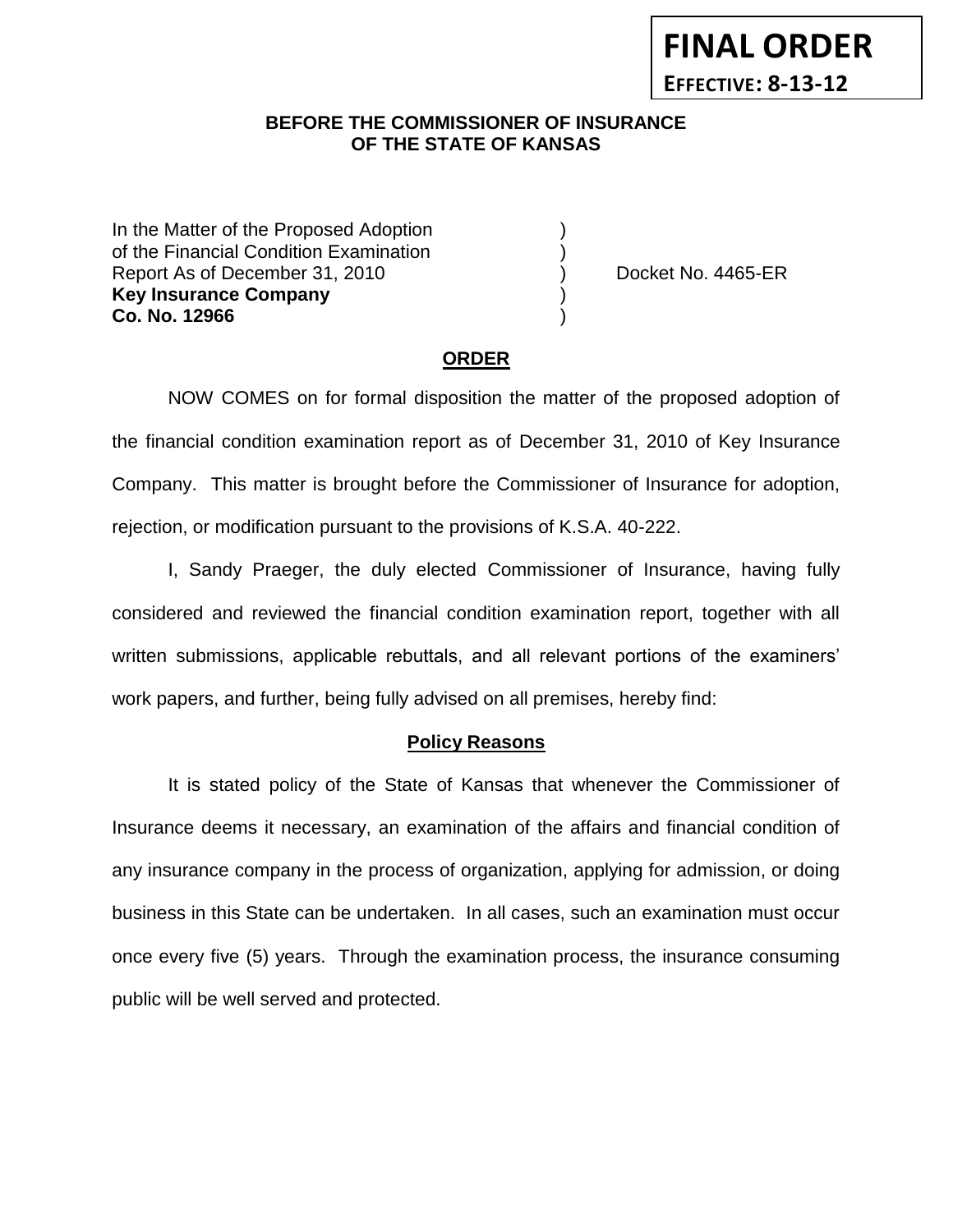#### **Findings of Fact**

1. The Commissioner of Insurance has jurisdiction over this matter pursuant to K.S.A. 40-222.

2. An examination of Key Insurance Company was undertaken by the Kansas Insurance Department and was completed on May 22, 2012.

3. The examiner-in-charge tendered and filed with the Kansas Insurance Department a verified written report of the examination within thirty (30) days following completion of the examination, to wit, on May 22, 2012.

4. Following receipt of the verified report, the Kansas Insurance Department transmitted the report to Key Insurance Company on May 22, 2012, with a duly executed notice advising the company of its opportunity to prepare and submit to the Kansas Insurance Department a written submission or rebuttal with respect to any and all matters contained in the report. Key Insurance Company was further advised that any written submission or rebuttal needed to be filed with the Kansas Insurance Department no later than thirty (30) days after receipt of the verified report.

5. Key Insurance Company filed a written acceptance of the verified report on June 5, 2012.

6. Based upon the written submission tendered, Key Insurance Company took no exceptions to matters contained in the verified report.

7. Within thirty (30) days of the end of the time period allowed for written submission or rebuttal, the Commissioner of Insurance fully reviewed the report, together with all written submissions and rebuttals provided by Key Insurance Company. The Commissioner of Insurance further reviewed all relevant workpapers.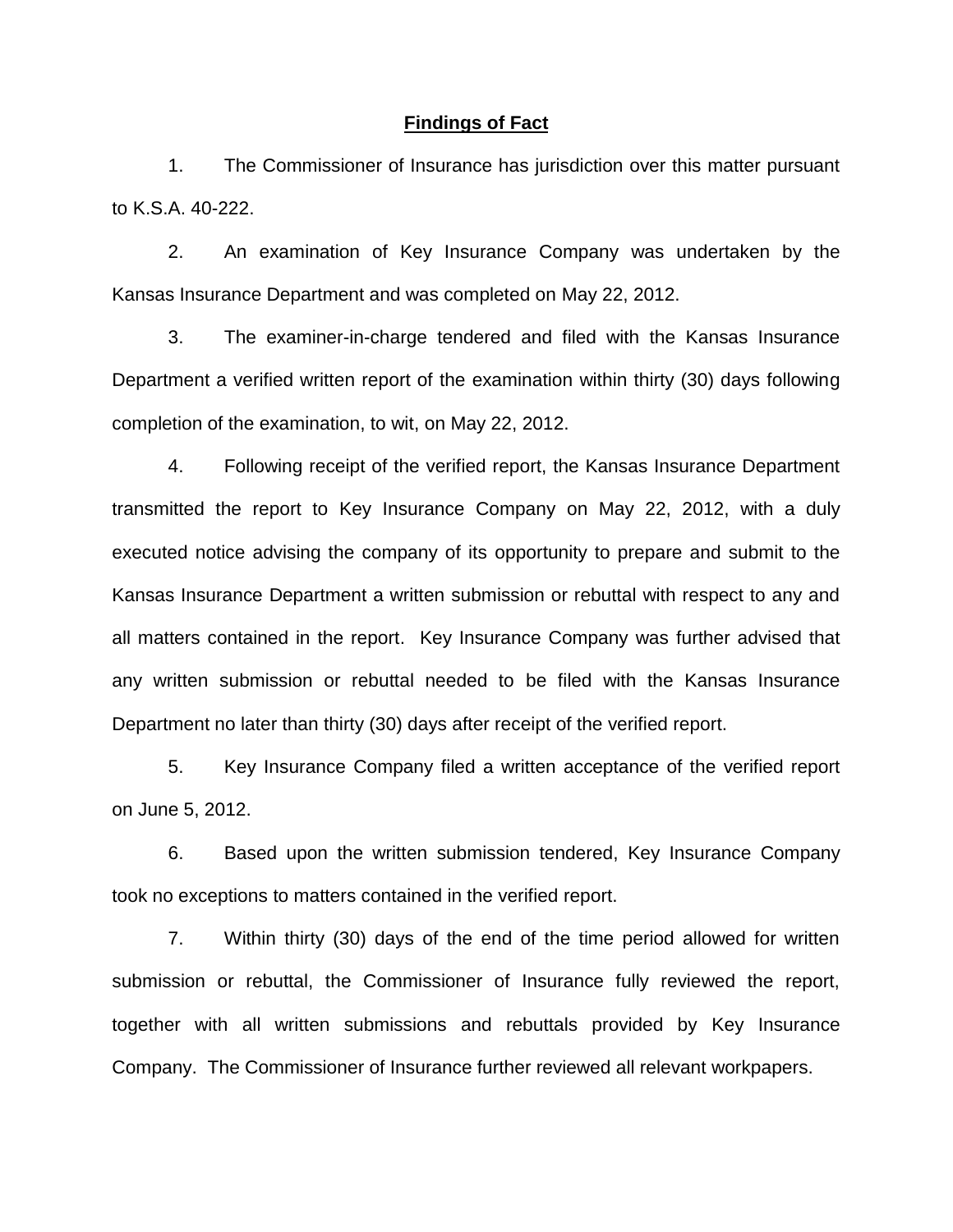8. No other written submissions or rebuttals were submitted by Key Insurance Company.

### **Conclusion of Law**

9. K.S.A. 40-222(k)(2) provides:

"Within 30 days of the end of the period allowed for the receipt of written submissions or rebuttals, the commissioner shall fully consider and review the report, together with any written submissions or rebuttals and any relevant portions of the examiners workpapers and enter an order:

- (A) Adopting the examination report as filed or with modification or corrections. If the examination report reveals that the company is operating in violation of any law, regulation or prior order of the commissioner, the commissioner may order the company to take any action the commissioner considers necessary and appropriate to cure such violations; or
- (B) rejecting the examination report with directions to the examiners to reopen the examination for purposes of obtaining additional data, documentation or information, and refiling pursuant to subsection (k); or
- (C)call and conduct a fact-finding hearing in accordance with K.S.A. 40- 281 and amendments thereto for purposes of obtaining additional documentation, data, information and testimony."
- 10. Based upon the Findings of Fact enumerated in paragraphs #1 through #8

above, the financial condition examination report as of December 31, 2010 of Key Insurance Company should be adopted.

### **IT IS THEREFORE, BY THE COMMISSIONER OF INSURANCE, ORDERED THAT:**

1. The financial condition examination report as of December 31, 2010 of

Key Insurance Company hereby is adopted.

2. The Commissioner of Insurance retains jurisdiction over this matter to issue any and all further Orders deemed appropriate or to take such further action necessary to dispose of this matter.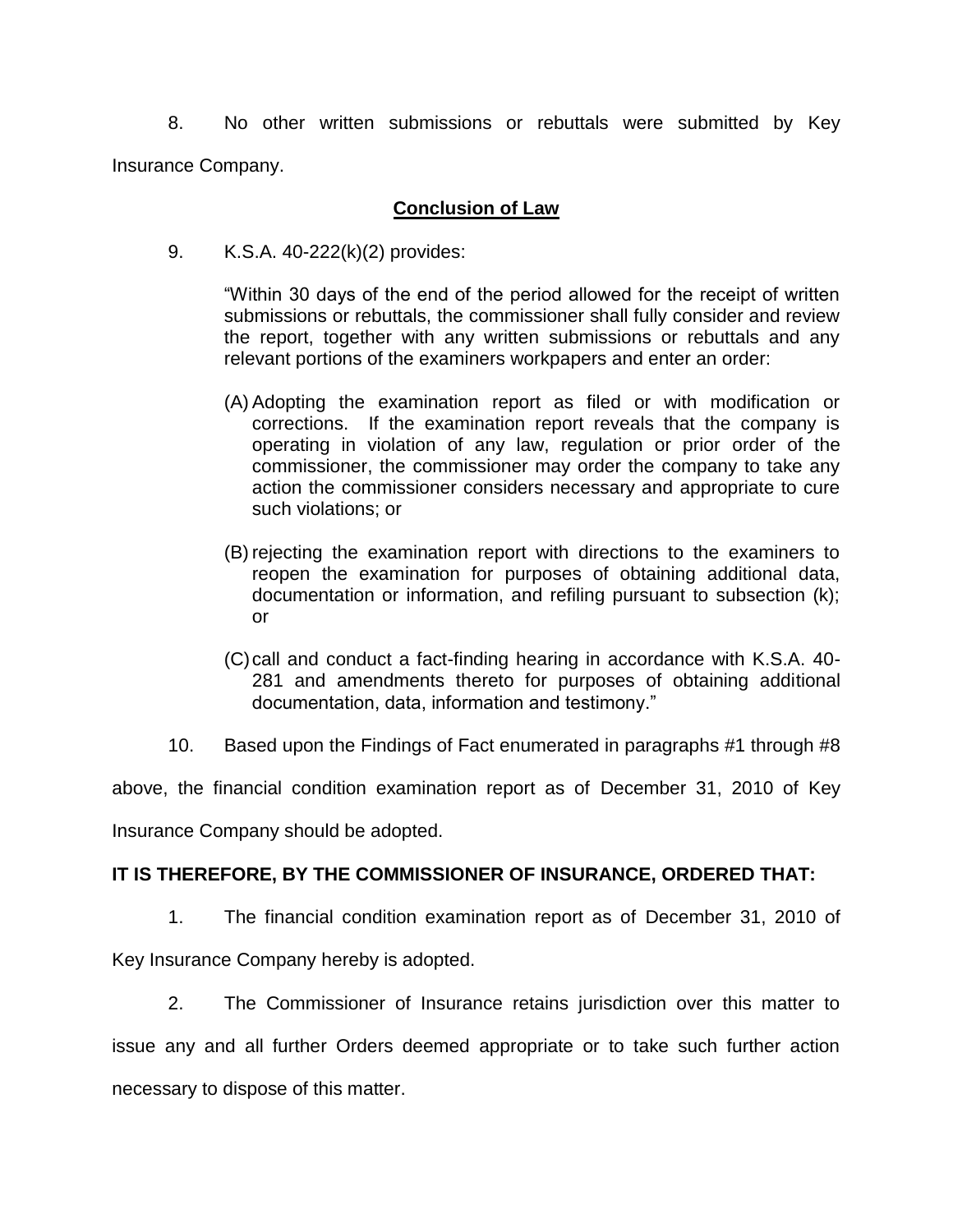**IT IS SO ORDERED THIS 25TH DAY OF JULY, 2012 IN THE CITY OF TOPEKA, COUNTY OF SHAWNEE, STATE OF KANSAS.**



\_/s/ Sandy Praeger\_\_\_\_\_\_\_\_\_\_\_\_\_\_\_\_

Sandy Praeger

Commissioner of Insurance

By:

\_/s/ Zachary J.C. Anshutz\_\_\_\_\_\_\_\_\_\_

Zachary J. C. Anshutz

General Counsel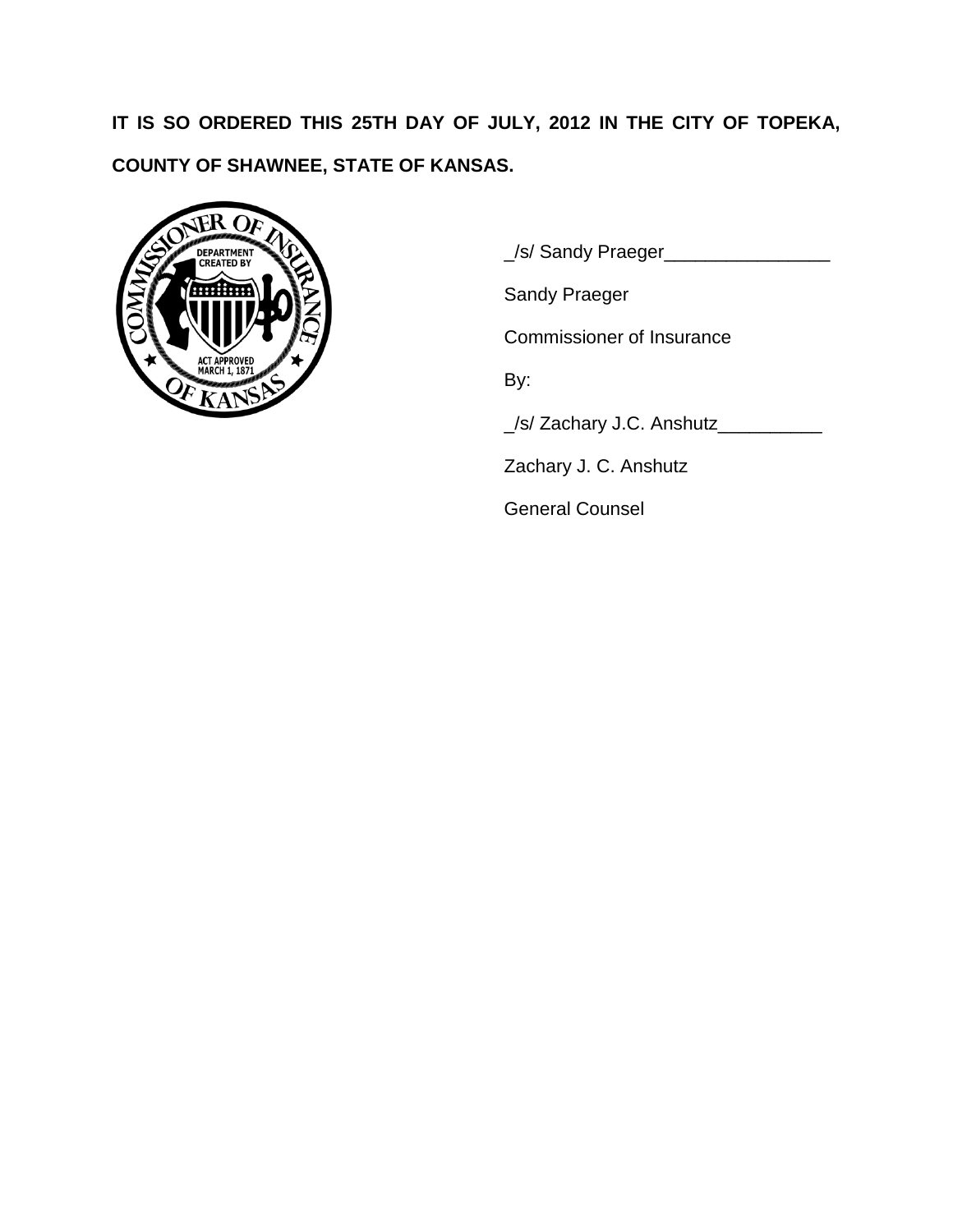# **NOTICE OF RIGHTS TO HEARING AND REVIEW**

# **Within fifteen (15) days of the date of service of this Order,** Key Insurance

Company may submit a written request for a hearing pursuant to K.S.A. 77-537 and

K.S.A. 77-542. Any request for a hearing should be addressed to the following:

Zachary J.C. Anshutz, General Counsel Kansas Insurance Department 420 S.W. 9<sup>th</sup> Street Topeka, Kansas 66612

If a hearing is requested, the Kansas Insurance Department will serve notice of

the time and place of the hearing and information on procedures, right of representation,

and other rights of parties relating to the conduct of the hearing.

# **If a hearing is not requested in the time and manner stated above, this**

### **Order shall become effective as a Final Order, without further notice, upon the**

**expiration of time for requesting a hearing.** In the event Key Insurance Company

files a Petition for Judicial Review, pursuant to K.S.A. 77-613(e), the agency officer to

be served on behalf of the Kansas Insurance Department is

Zachary J.C. Anshutz, General Counsel Kansas Insurance Department 420 S.W.  $9<sup>th</sup>$  Street Topeka, Kansas 66612